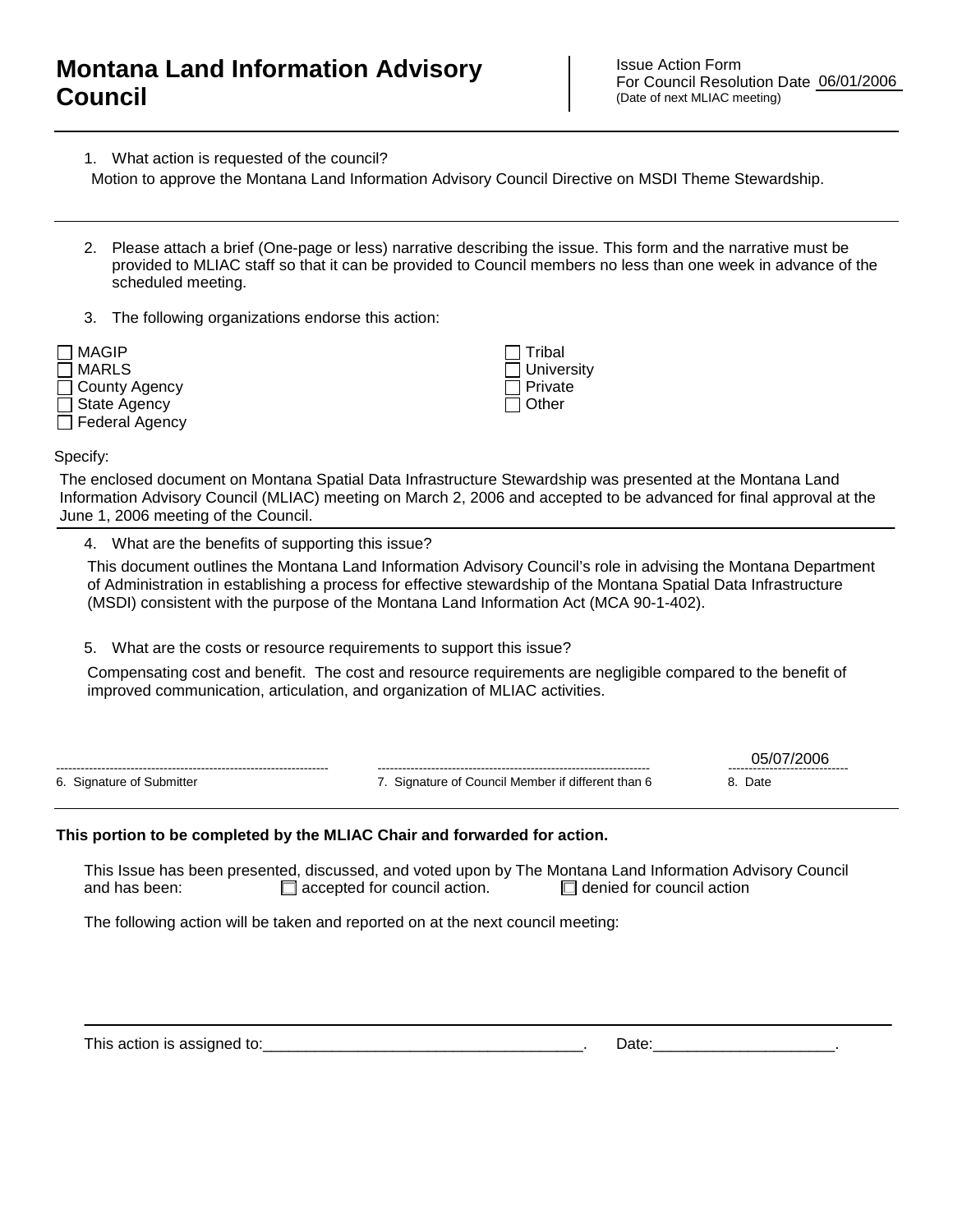# **Directive on MSDI Theme Stewardship**

**June 1, 2006** 

**Montana Land Information Advisory Council**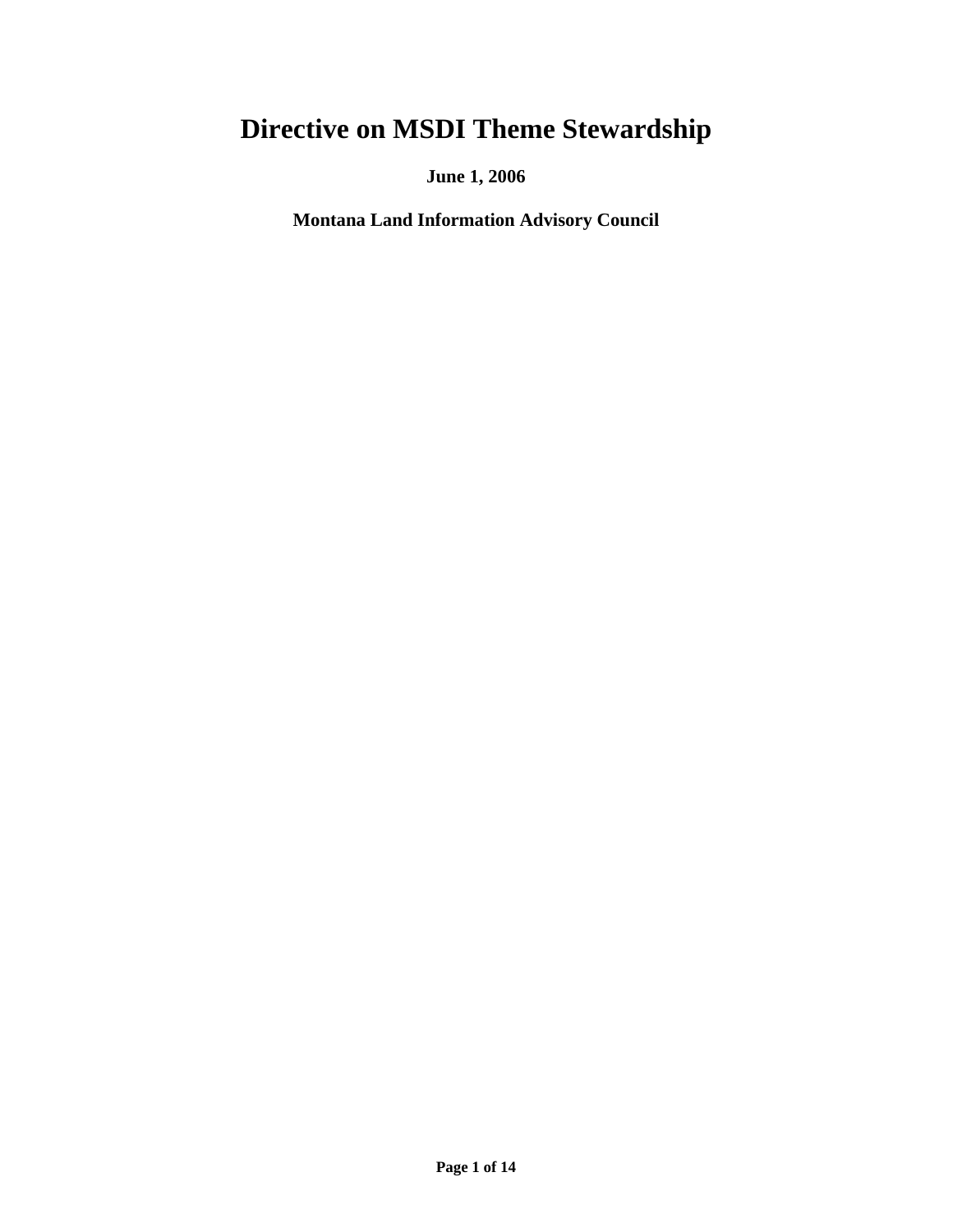#### **Montana Land Information Advisory Council Directive on MSDI Theme Stewardship**

The enclosed document on Montana Spatial Data Infrastructure Stewardship was presented at the Montana Land Information Advisory Council (MLIAC) meeting on March 2, 2006 and accepted to be advanced for final approval at the June 1, 2006 meeting of the Council. This document is a product of the MLIAC Framework Subcommittee established by MLIAC in December 2005.

MSDI framework data development efforts and stewardship offer an operational structure in which MLIAC can meet the goal of consistent, accessible, complete geographic data statewide stated in MLIA legislation.

- Section 1 states the overall purpose of this document.
- Section 2 identifies sections of the Montana Land Information Act that are pertinent to this document and MSDI theme stewardship.
- Section 3 defines terms used within this document and references the source of those definitions when applicable.
- Section 4 discusses stewardship as it relates to the Montana Spatial Data Infrastructure (MSDI).
- Section 5 identifies specific roles and responsibilities for stewardship.
- Section 6 identifies performance goals for evaluating MSDI theme stewardship.

### **SECTION 1: Purpose**

This document outlines the Montana Land Information Advisory Council's role in advising the Montana Department of Administration in establishing a process for effective stewardship of the Montana Spatial Data Infrastructure (MSDI) consistent with the purpose of the Montana Land Information Act (MCA 90-1-402).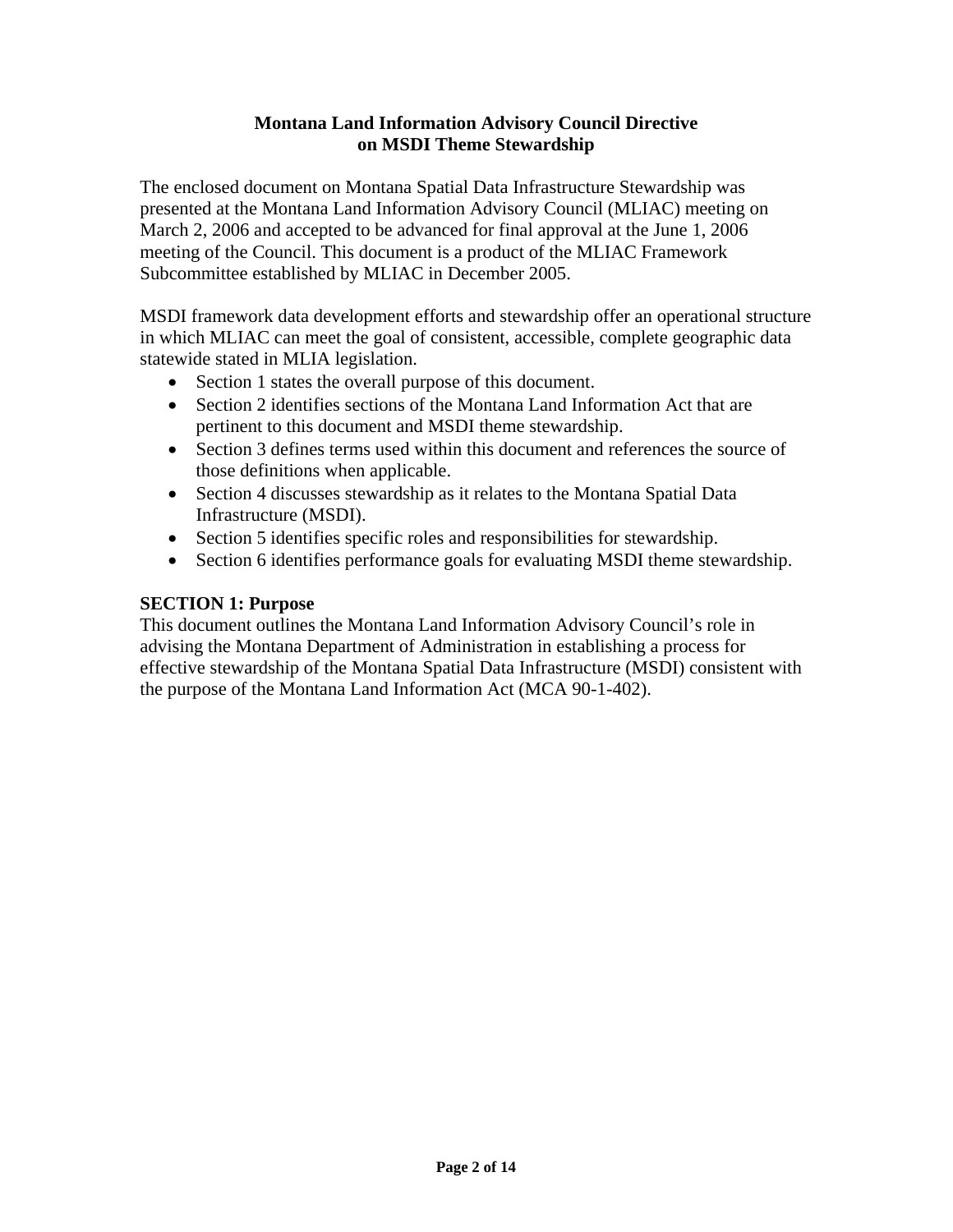#### **SECTION 2: Relationship to the Montana Land Information Act**

This document supports The Montana Land Information Act (MCA 90-1-402) which states that its purpose "is to develop a standardized, sustainable method to collect, maintain, and disseminate information in digital formats about the natural and artificial land characteristics of Montana. Land information changes continuously and is needed by businesses, citizens, governmental entities, and others in digital formats to be most effective and productive. This part will ensure that digital land information is collected consistently, maintained accurately in accordance with standards, and made available in common ways for all potential uses and users, both private and public. This part prioritizes consistent collection, accurate maintenance, and common availability of land information to provide needed, standardized, and uniform land information in digital formats."

This document also supports the following sections of the Montana Land Information Act:

90-1-404. Land information -- management -- duties of department. (1) The department shall:

(b) work with all federal, state, local, private, and tribal entities to develop and maintain land information;

(c) annually develop a land information plan that describes the priority needs to collect, maintain, and disseminate land information. The land information plan must have as a component a proposed budget designed to accomplish the goals and objectives of the plan.

(h) coordinate the development of technological standards for creating land information;

(l) report to the governor and the legislature, as provided for in 5-11-210, on the progress made in the ongoing collection, maintenance, standardization, and dissemination of land information.

90-1-406. Land information advisory council -- duties -- advisory only. (1) The council shall:

(a) advise the department with regard to issues relating to the geographic information system and land information;

(b) advise the department on the priority of land information, including data layers, to be developed;

(g) promote coordination of programs, policies, technologies, and resources to maximize opportunities, minimize duplication of effort, and facilitate the documentation, distribution, and exchange of land information; and

(h) advocate for the development of consistent policies, standards, and guidelines for land information.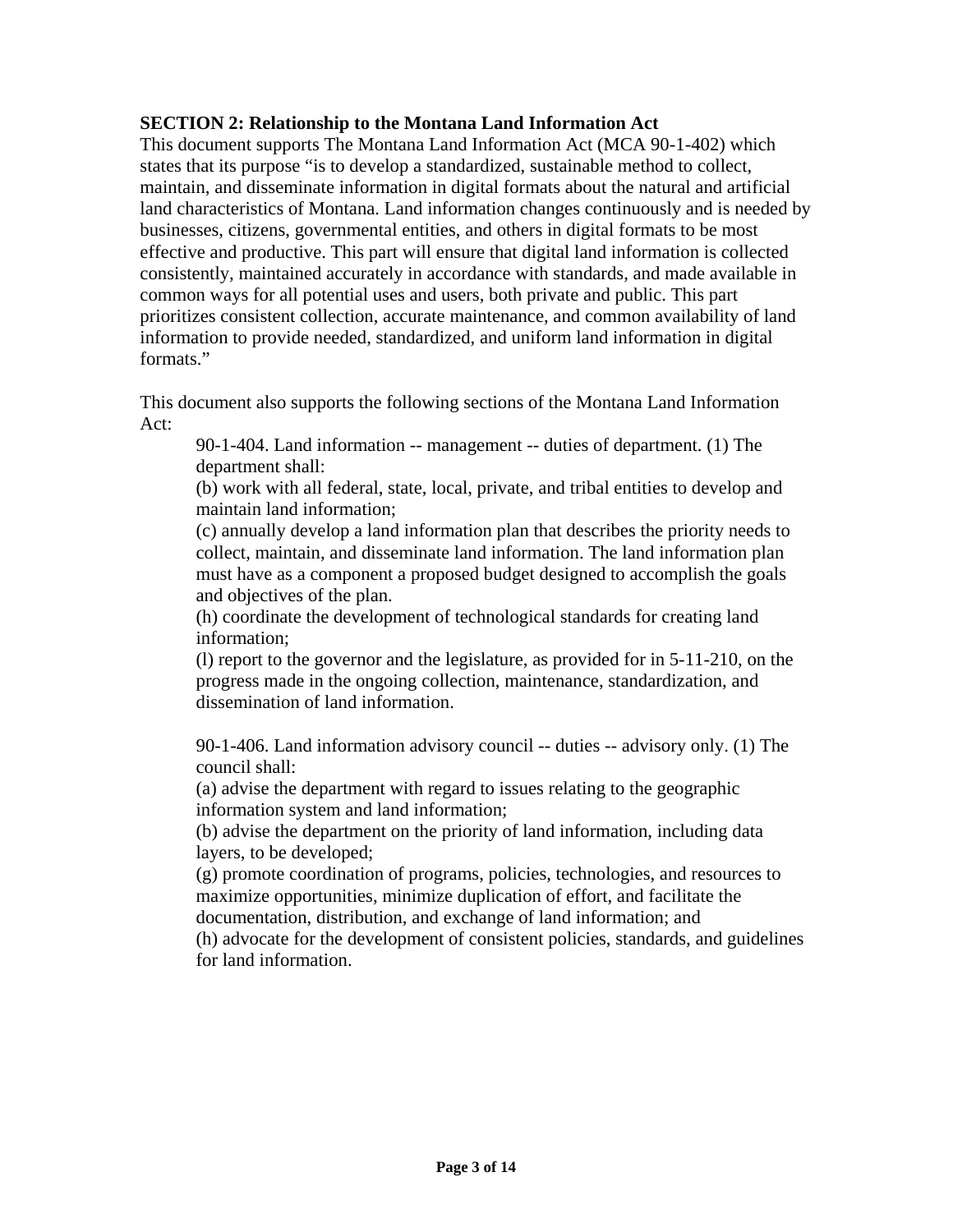#### **SECTION 3: Definitions**

As developed, promulgated, acknowledged, and applied by the Montana Land Information Advisory Council:

**3.1:** The following definition is extracted from the Montana Land Information Act and reiterated here for convenience:

• "Land information plan" "describes the priority needs to collect, maintain, and disseminate land information" as defined in 90-1-404(1)(c).

**3.2:** The following definitions are extracted from the Administrative Rules concerning the Montana Land Information Act are reiterated here for convenience:

- "Council" means the Montana land information advisory council established in 90-1-405, MCA.
- "Department" means the Department of Administration as provided for in 2-15-1001, MCA.

• "Geographic information system" or "GIS" means an organized collection of computer hardware, software, land information, and other resources, including personnel, that is designed to or assists to efficiently collect, maintain, and disseminate all forms of geographically referenced information.

• "Land information" means data that describes the geographic location and characteristics of natural or constructed features and boundaries within or pertaining to Montana.

• "Land information plan subcommittee" means a subcommittee established by the council that, together with the Department, will formulate land information plans.

• "Montana spatial data infrastructure" or "MSDI" means digitally formatted land information that is identified by the council as necessary to meet the land information needs of the state of Montana and its citizens. The MSDI can and does include data themes identified in the National Spatial Data Infrastructure and where collaborative opportunities exist, presents an opportunity to support framework data for the nation.

- "State agency" means any entity of the executive branch, including the university system as defined in 2-15-102, MCA.
- "Theme stewards" means those agencies or organizations recognized by the council as having responsibility for promoting land information that is considered part of the Montana spatial data infrastructure.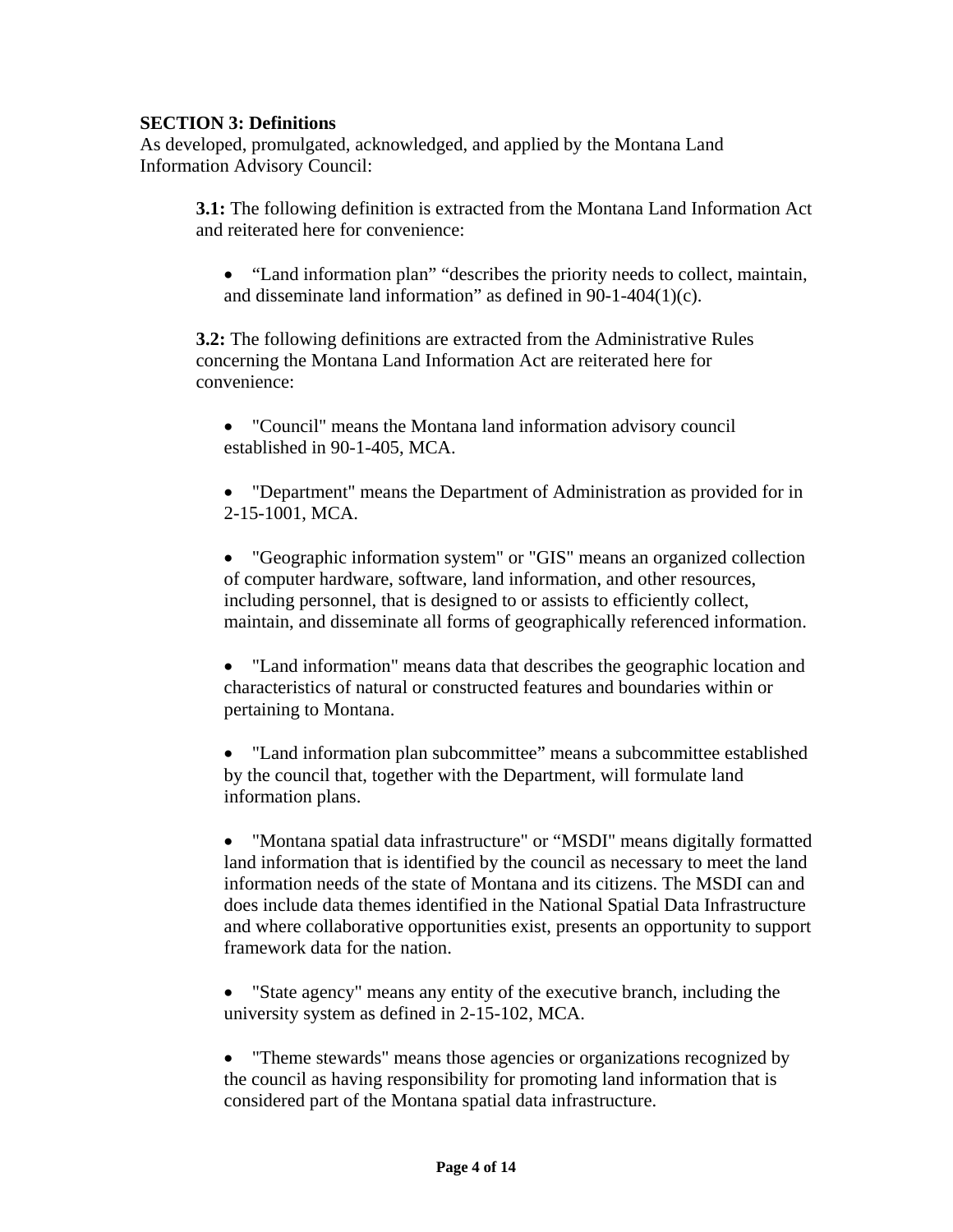• "Theme lead" means an individual recognized by the council as having leadership responsibility for a land information data theme that is considered part of the Montana Spatial Data Infrastructure (MSDI). This individual will serve as the lead land information theme champion for the state for a given MSDI theme.

**3.3:** The following definitions are extracted from the Montana Land Information Advisory Council Operating Procedures and reiterated here for convenience:

• "Guidelines" means statements developed by accepted subject matter experts or authorities and prescribe a particular or recommended methodology, procedure, or course of action. They are typically optional with respect to usage/ implementation and are generally developed for "in-house" use. No formal agreement to comply is involved.

• "Standards" means statements of fact, quality, procedures, or content, to which applicable entities are compared for purposes of acceptance and/or use. Standards are used to justify decisions, implement policy, and can be designated as either voluntary or mandatory with respect to usage. They are documented agreements that contain or specify technical or other specific criteria to ensure that processes, products, or services meet their intended purpose.

**3.4:** The following definitions are specific to this document:

• "Framework" means a collaborative community based effort in which commonly needed data themes are developed, maintained, and integrated by public and private organizations within a geographic area and are, in the determination of the MLIAC, significant to a broad variety of users within Montana or the Nation.

• "Framework Working Group" means a working group consisting of theme stewards.

• "Federal Geographic Data Committee" means a 19 member interagency committee composed of representatives from the Executive Office of the President, Cabinet-level and independent agencies. The FGDC is developing the National Spatial Data Infrastructure (NSDI) in cooperation with organizations from State, local and tribal governments, the academic community, and the private sector. The NSDI encompasses policies, standards, and procedures for organizations to cooperatively produce and share geographic data.

• "National Spatial Data Infrastructure" is defined as the technologies, policies, and people necessary to promote sharing of geospatial data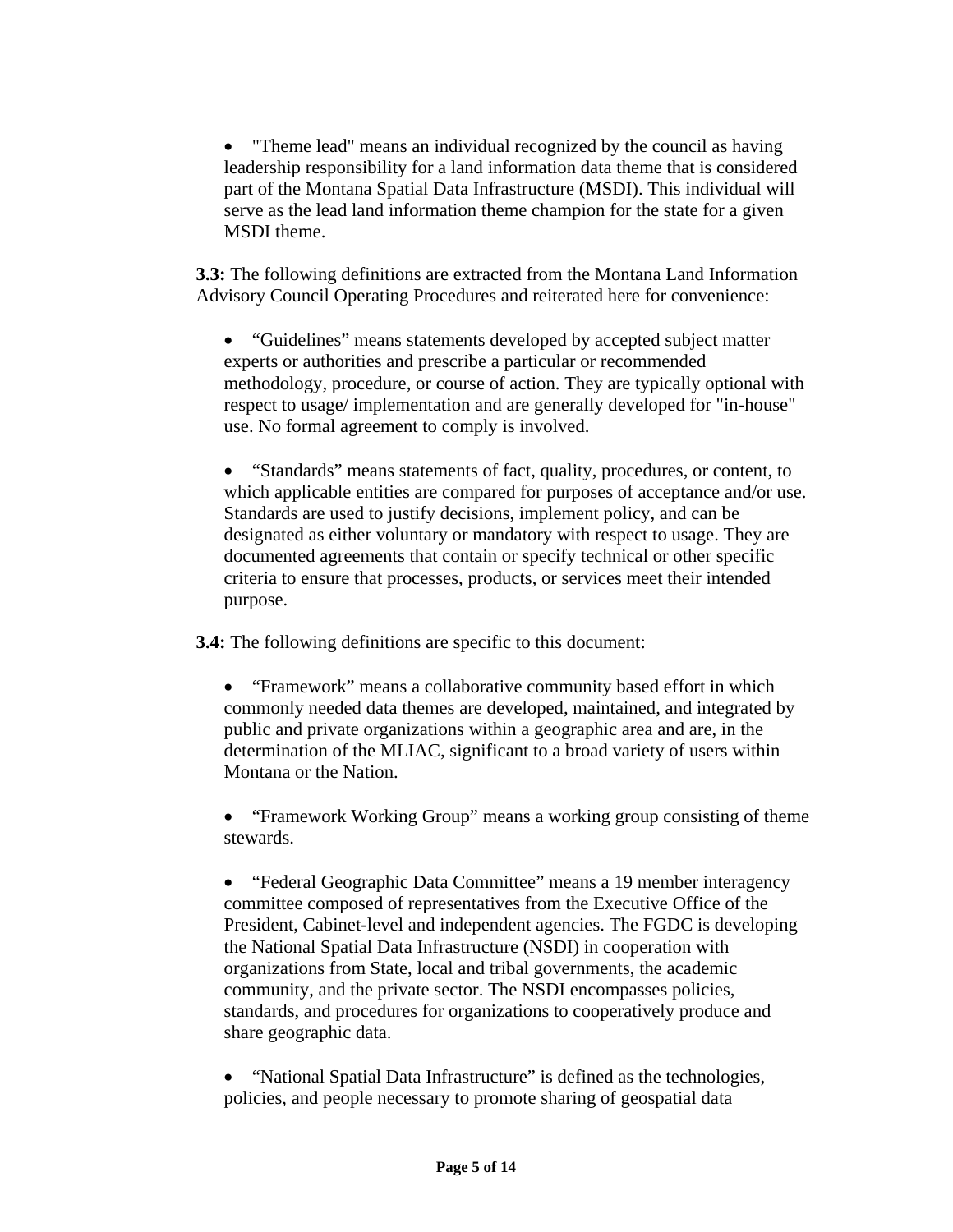throughout all levels of government, the private and non-profit sectors, and the academic community.

• "Stewardship" means the assumption of responsibility for a MSDI data theme which includes the production, maintenance, distribution, coordination, promotion, and directing resources for the data theme. Stewardship is the mantle under which the MSDI will be built and managed.

• "Working Group" means a group of individuals recognized by the Council for the purpose of producing, maintaining, distributing a MSDI Theme. All Working Groups are advisory to the Council.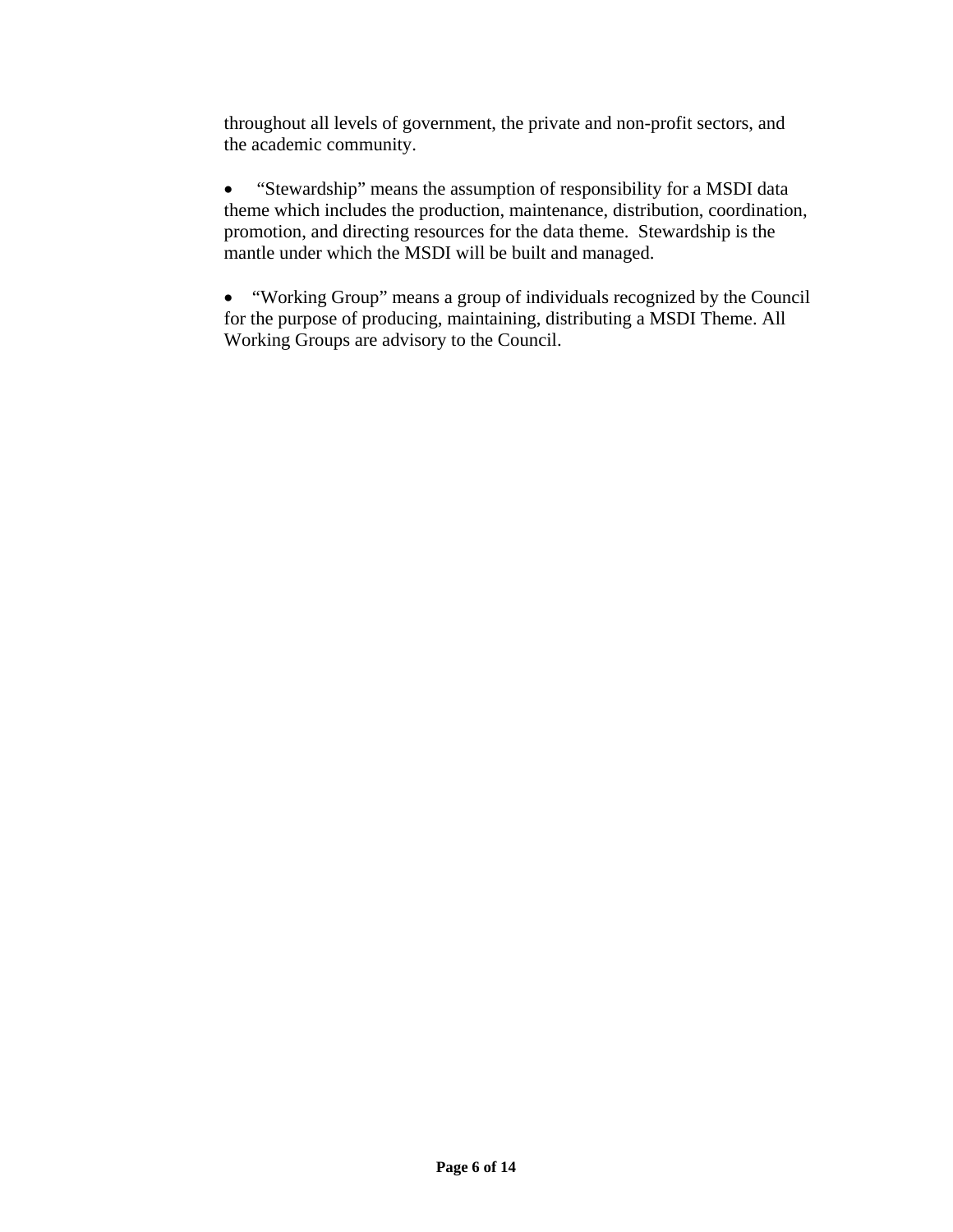#### **SECTION 4: Montana Spatial Data Infrastructure (MSDI) Stewardship**

The Montana Spatial Data Infrastructure (MSDI) consist of digital geospatial data themes representing land information identified by the council as necessary to meet the land information needs of the state of Montana and its citizens. Additionally, the council recognizes that effective stewardship of the MSDI will advance framework data as an authoritative source of geospatial information representing "data you can trust" – the best available data for Montana, standardized, maintained, and each having an assigned entity responsible for its stewardship.

The MSDI supports a larger National Spatial Data Infrastructure (NSDI) which is defined as the technologies, policies, and people necessary to promote the sharing of geospatial data throughout all levels of government, the private and non-profit sectors, and the academic community. The data, the procedures and technology for building and using data, and the associated institutional relationship and business practices form a framework of data themes that numerous private and public entities have a recurring need for. Local, regional, state, federal government, tribal organizations and private companies use this framework as a way to share resources, improve communications, and increase efficiency.

Through the Montana Geographic Information Council (MGIC), the predecessor to the Montana Land Information Advisory Council, Montana identified numerous MSDI themes. The 2005 Montana Land Information Act established the Montana Land Information Advisory Council, a stable source of funding, and Rules for allocating MLIA funds.

In 2004, the National States Geographic Information Council (NSGIC) identified the critical factors for measuring performance objectives and the criteria needed for effective geographic information coordination. These criteria are equally applicable to MSDI stewardship and recast here in that perspective:

- 1. The council and the department have a clearly defined authority for statewide coordination of MSDI.
- 2. The federal government works through the statewide coordinating authority for MSDI.
- 3. Funding sources exist to meet projected needs associated with advancing and sustaining MSDI.
- 4. Responsibilities for developing and maintaining the MSDI and a state clearinghouse are clearly assigned by the statewide coordinating authority.
- 5. Stewards exist with the authority and responsibility to advance a MSDI theme in a manner consistent with the purpose of the Montana Land Information Act.
- 6. A paid theme steward position exists with the authority and responsibility to advance a MSDI theme on behalf of the institutional steward.
- 7. Stewards have a formal relationship with the department's geographic information coordinator and the state clearinghouse.
- 8. A steward is aware and involved in the process of coordination.
- 9. The ability exists to work and coordinate with local, regional, state, and federal governments; tribal nations; private companies; and academia.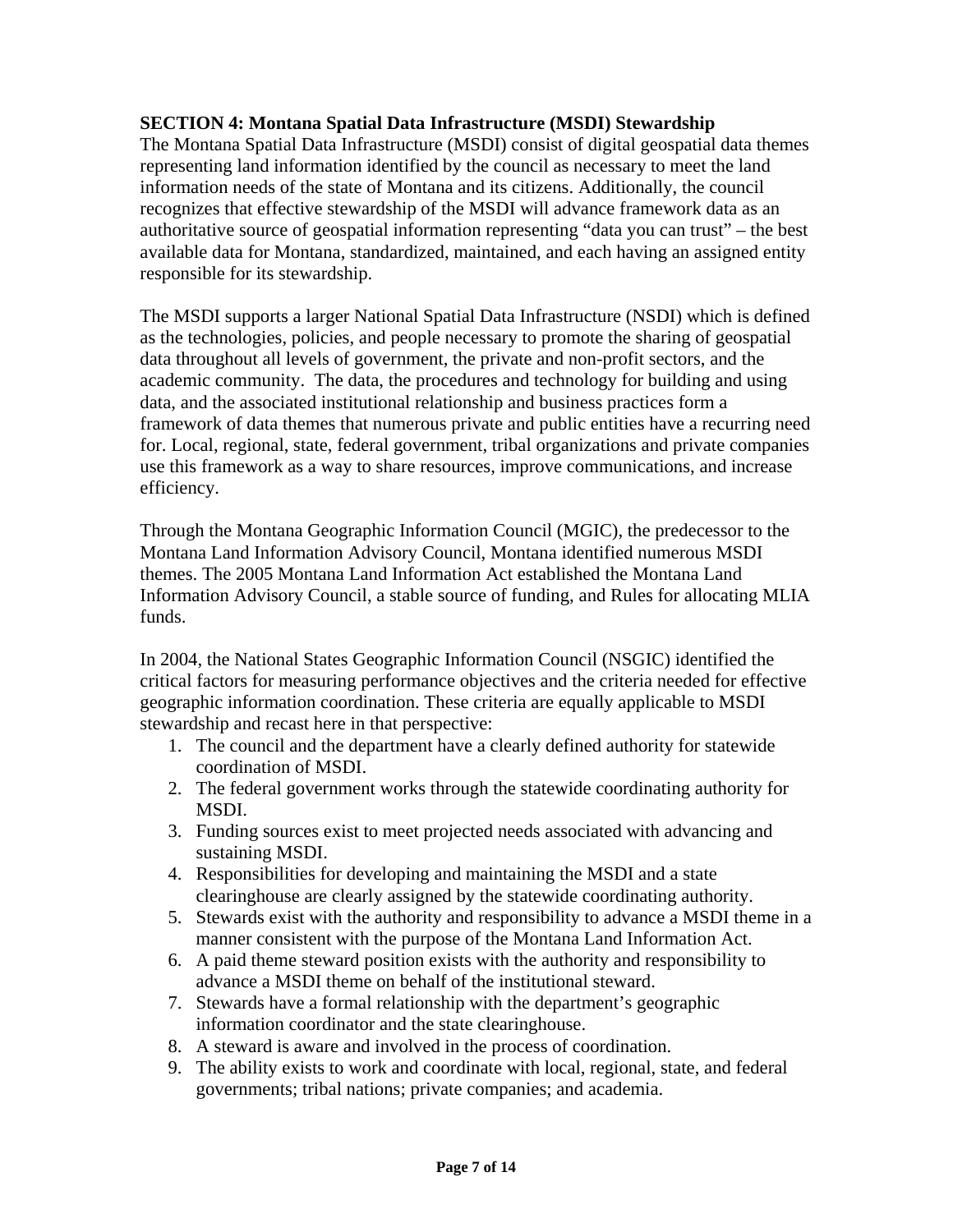10. Stewards are coordinators that have access to a process that provides a means for entering into contracts, and receiving and expending funds.

The council recognizes specific additional criteria as necessary for the successful implementation of an MSDI framework data theme:

- standards
- incentives for participation
- metadata
- data quality and reliability
- data integration
- data accessibility
- cooperation and coordination among participants
- data and framework management
- software tools
- solutions to technical constraints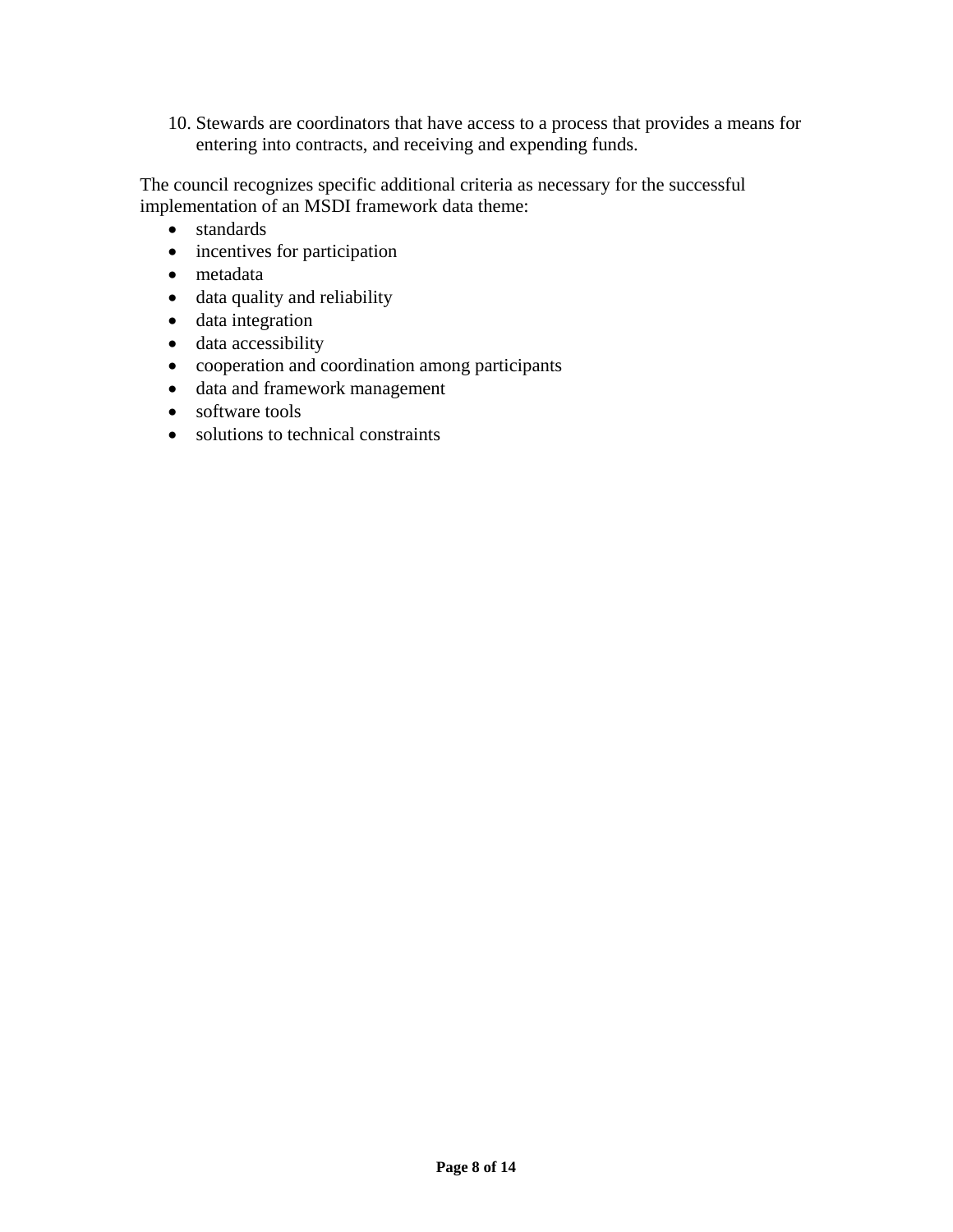#### **SECTION 5: Roles and Responsibilities**

It is recognized that in order to meet the needs of the MSDI stewardship agenda, certain roles with specific responsibilities must be documented. These are:

### **5.1 Montana Land Information Advisory Council**

- 1. The council with the assistance of the department will identify and maintain a current list of MSDI themes.
- 2. The council will recommend processes and procedures for the establishment and continuance of MSDI stewards and working groups.
- 3. The council will recommend to the department MSDI stewards for approval.
- 4. The council with the assistance of the department will regularly monitor and annually review the status of MSDI by November 1 of each year in concert with Rule IV: Annual Land Information Plan of Administrative Rules adopted under the Montana Land Information Act. The department will report to the council with an assessment on the progress of the MSDI by September 1 of each year, and recommend appropriate actions consistent with the purpose of the Montana Land Information Act.
- 5. The council will assist stewards and working groups in implementing a strategy for advancing geographic information and related spatial data activities appropriate to the data theme and in support of the MSDI / NSDI and strategic and business plans adopted by the council.
- 6. The council in concert with the department will assist stewards in the coordination, collection, maintenance, dissemination, and preservation of spatial information such that the resulting data, information, or products can be readily shared and promote data integration between all sources.
- 7. The council will assist stewards in coordinating activities with local, state and federal agencies and the state's GIS coordinator for collection, acquisition, maintenance, or dissemination of the spatial data theme.
- 8. The council will assist stewards in identifying state, federal, or other resources to fulfill the responsibilities of effective spatial data collection, production, distribution, maintenance and stewardship of the data theme.
- 9. The council will represent the activities of MSDI at local and state conferences, and actively serve as a proponent or advocate for the activities of MSDI.

The council advises the department to establish procedures for all stewards to communicate, coordinate, monitor, and report on the following framework theme activities:

- identification of existing data
- data standards & guidelines
- data model
- data coordination
- sustainable funding
- data production
- data metadata
- data maintenance
- data access and distribution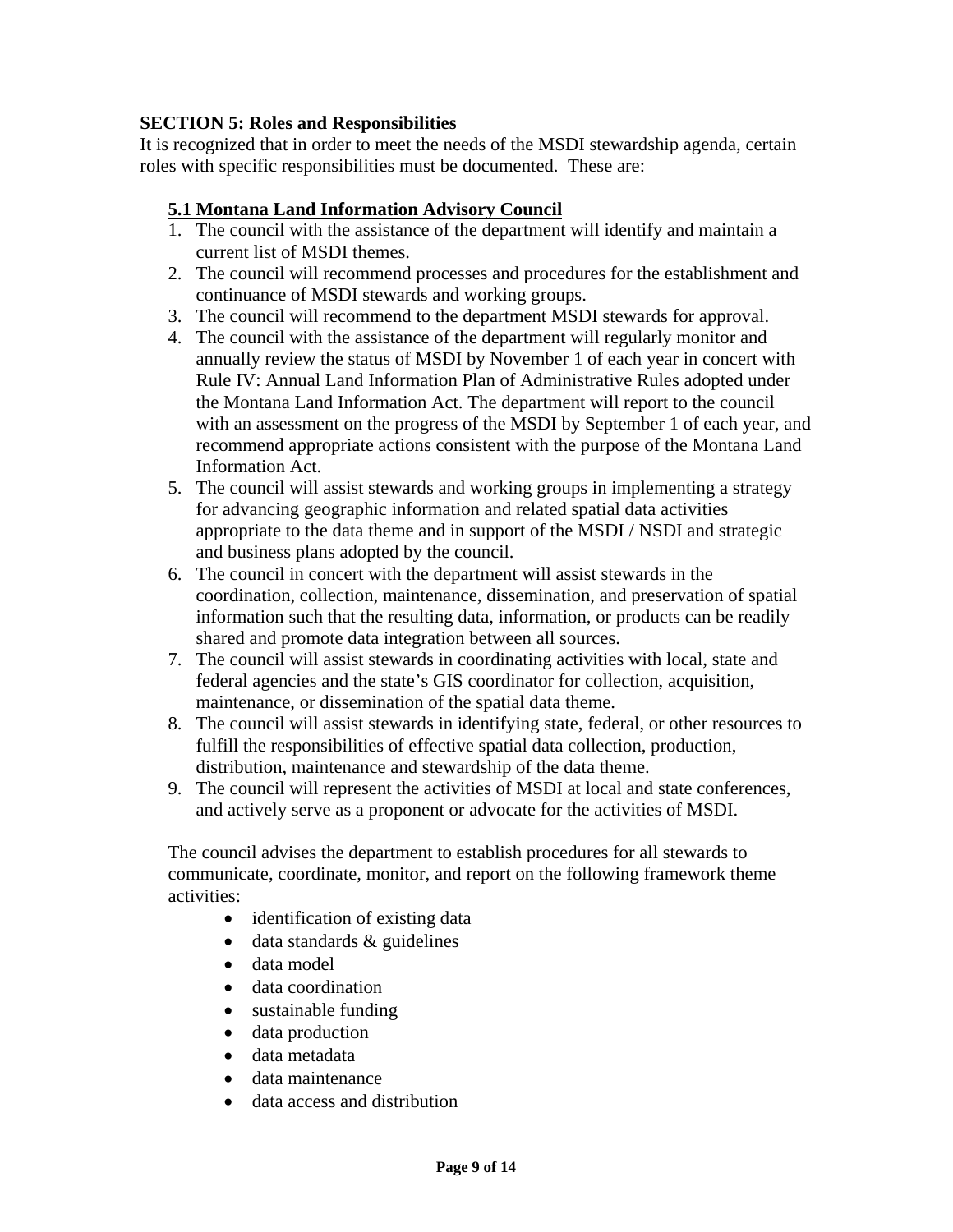• general stewardship of a framework data theme

#### **5.2 Department of Administration**

- 1. The department with advice from the council will establish a process for the selection and management of MSDI stewards.
- 2. The department will establish consistent data access and distribution protocols for all MSDI themes and coordinate distribution and access with the state clearinghouse.
- 3. The department will post for each theme the following information on the department website using the following guidelines:
	- a. formal name of data theme and working group
	- b. goal statement
	- c. list of established objectives that:
		- i. are clear, concise and attainable
		- ii. are measurable
		- iii. have a target date for completion
		- iv. include responsibility for taking action
		- v. are arranged according to priority
	- d. full contact information for institutional steward, theme steward, and maintenance steward when appropriate.
	- e. notification protocol for participation in a working group when appropriate.
	- f. statement on current status and progress (dated bullets)
	- g. applicable data model diagram and supporting documentation and\or standards document including revision status (dated bullets).
	- h. documentation on producer protocols for any entity interested in participating as a contributor of content that is consistent with this data theme.
	- i. documentation on consumer protocols for any entity interested in consuming the content of this data theme for their business needs.
	- j. other reference documents as needed
- 4. The department in concert with the council will assist stewards in the coordination, collection, maintenance, dissemination, and preservation of spatial information such that the resulting data, information, or products can be readily shared and promote data integration between all sources.

#### **5.3 Theme Stewardship**

#### 5.3.1: Theme Steward

The theme steward is *an agency or organization* recognized by the council as having oversight responsibility for a land information data theme that is considered part of the Montana Spatial Data Infrastructure (MSDI). This agency or organization shall be a permanent member of the Framework Working Group and dedicated to the requirements outlined in this document. This organization shall have long-term stability, and not a committee, working group, or task force. An institutional steward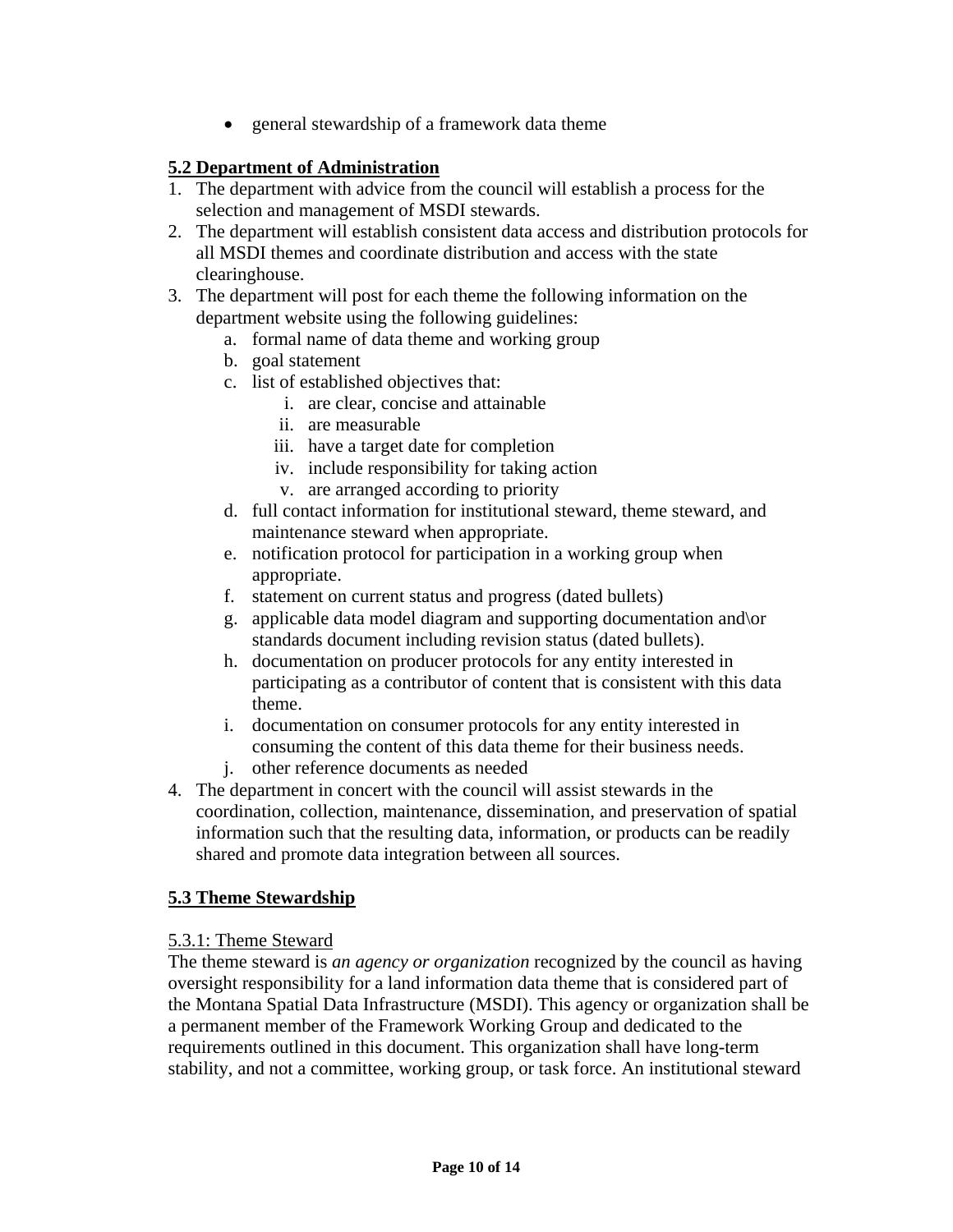will act as the land information theme champion for the state and will have the following responsibilities:

- proactively advance the development of a MSDI land information data theme in a manner consistent with the purpose of the Montana Land Information Act and in support of the MSDI, NSDI, and the strategic and business plans adopted by the MLIAC
- recommend for approval by the council and the department an individual to serve as theme lead. The institutional steward does not necessarily employ the theme lead but must support the theme steward and the theme working group in their efforts.
- obtain internal agency or external MILA, state, federal or other resources to fulfill the responsibilities of effective spatial data collection, production, distribution, maintenance and stewardship of the data theme.
- collaborate with the department to provide updates to the theme website in a consistent and complete manner using the guidelines listed under the department responsibilities for development and maintenance of a data theme website
- advance the data theme to enhance electronic government initiatives, to make state and federal spatial information and services more useful to citizens, to support operations, and decision making, and to enhance reporting to the public, the State CIO and to the State Legislature.
- recommend for approval by the council and the department that a MSDI data theme be advanced from development to maintenance.

#### 5.3.2: Theme Lead

The theme steward will nominate *an individual* recognized by the council as having leadership responsibility for a land information data theme that is considered part of the Montana Spatial Data Infrastructure (MSDI). This individual will serve as the defacto chair and lead land information theme champion for the state and will have the following responsibilities:

- establish a theme working group when appropriate, and adhere to department guidelines on theme working groups, and ensure that a chair for a theme working group is appointed by the members of the working group.
- prepare, maintain, publish, and implement a strategy for advancing geographic information and related spatial data activities appropriate to the data theme
- develop a methodology for the collection, integration, maintenance, dissemination, and preservation of a MSDI theme such that the resulting data, information, or products can be readily shared.
- coordinate with local, state and federal agencies and the State GIS Coordinator for collection, integration, maintenance, and dissemination of the MSDI theme.
- maintain a data content standard and initiate regular review during development and adoption
- establish a process for tracking problems, comments, and their resolution and publishing this information and notify all affected parties when significant changes are being considered
- incorporate metadata standards and identify related standards when appropriate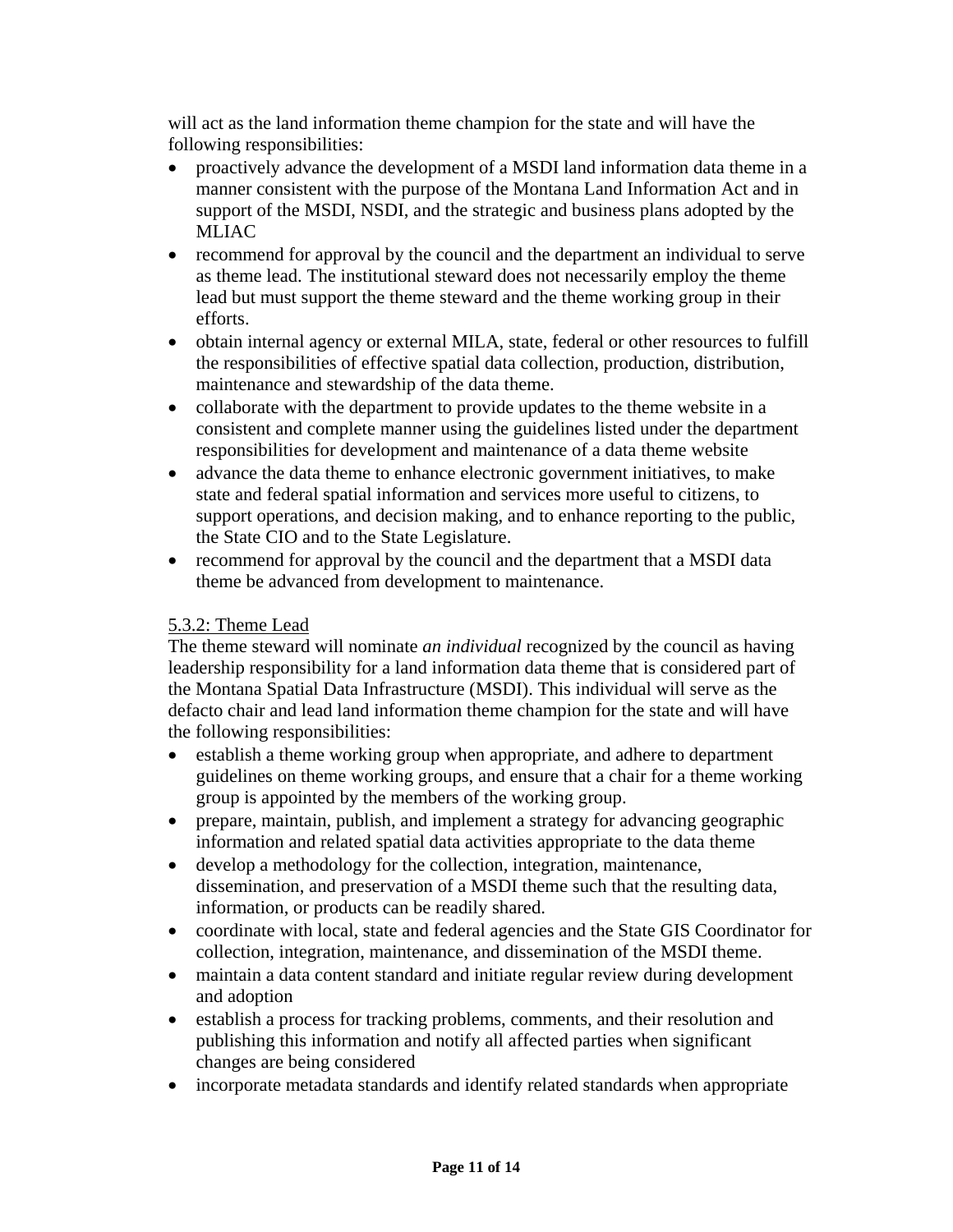- represent the activities of the theme working group at local and state conferences and actively recruit membership into the working group
- work with the department to provide updates to the theme website using the guidelines listed under the department responsibilities for development and maintenance of a data theme website

#### 5.3.3: Theme Maintenance

The theme steward will have responsibility for nominating a land information data theme for maintenance. Maintenance status is appropriate to any MSDI theme that has matured beyond the development, testing, and initial implementation stage. A maintenance authority will be designated and may assume all or some of the responsibilities of the theme steward. Maintenance authorities are entities recognized by the council as having long-term oversight responsibility for the continued acquisition, maintenance, and distribution of a land information data theme. This organization shall be a permanent member of the Framework Working Group and dedicated to the requirements outlined in this document. This organization shall have long-term stability, and not a committee, working group, or task force. This organization will have the following responsibilities:

- coordinate the collection, integration, maintenance, dissemination, and preservation of spatial information such that the resulting data, information, or products can be readily shared.
- coordinate with local, state and federal agencies and the State GIS Coordinator for collection, integration, acquisition, maintenance, and dissemination of the data theme
- manage the maintenance and creation of metadata following established standards and protocols.
- distribute the data theme and support its distribution through GOS or other portals and clearinghouses recognized by council.
- solicit the assistance of the user community in the long-term maintenance of this theme and in adapting to changing business needs as is warranted.
- assist users with the implementation strategies, including user guides, training, public relations, workshops, etc.

#### **5.4 Theme Working Groups**

Working groups form an active community effort that supports each data theme. Although not specifically responsible for the stewardship of the theme, working groups provide support for the development of theme, standards and content, coordination avenues, funding scenarios and support the theme steward in their data theme responsibilities. MSDI theme working groups use the following guiding principles:

- Participation in data theme working groups is open to United States agencies, organizations, companies, and voting age citizen of the United States
- Membership to a working group is granted upon request to the data theme steward and can be any of the following:

(a) An agency member authorized to commit department resources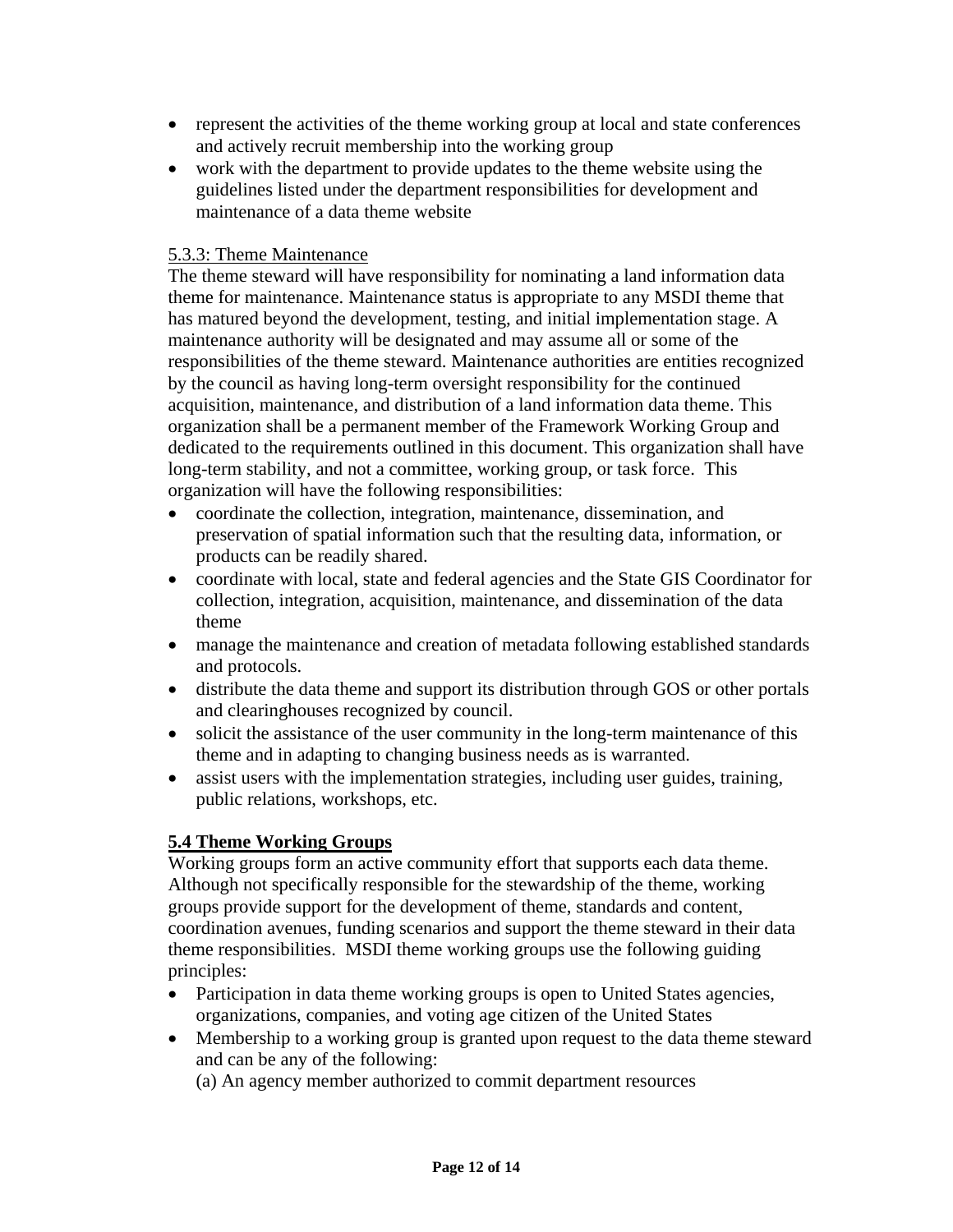(b) Any Tribal, state, or local governments; academic institutions and/or research organizations; professional societies; and private industry dedicated to the advancement of the data theme

(c) Each FGDC framework theme lead agency is entitled to membership on the working group.

(d) Other interested persons.

• Each MLIA subcommittee and working group is a standing member of the Framework Working Group.

#### 5.4.1 Notification of Meeting Schedules and Agendas

To facilitate active and informed participation and informed voting, the working group will notify all MLIAC and working group members of meeting schedules and agendas. Except in special circumstances, schedules will be established at least 10 days prior to the meeting. The agenda must include items on which a vote is expected. Notification by the working group of the schedule and/or agenda of any meeting will be considered to have been accomplished if it is posted to the Internet through the working group homepage and e-mailed to individual members. However, if a matter is deemed to be of a critical by nature to MLIAC, MLIAC may direct the working group to bring the matter up for a vote or other action without the necessity of the formal notification period given above.

#### 5.4.2 Conditions for Active Membership

Working group members will be considered to be an active member and be retained on the roles only if the member meets the following conditions:

a. The working group has not received notification of desire to terminate membership. b. The member has been a member in good standing, i.e., is an active member, for the preceding 12 months. To be in good standing, a member must have participated in a majority of the working group meetings. A member is said to have attended a meeting if one or more of the following conditions are met:

- 1) The member or alternate is in physical attendance for more than half the duration of the meeting.
- 2) The member or alternate participates via conference call for more than half the duration of the meeting.
- 3) The member or alternate participated in a special working group subgroup, workshop, or so forth, during the period since the last regular meeting.
- 4) The membership continues to be in the interest of MLIAC and not a conflict of interest.

To facilitate this, the working group will maintain a list of all members, their credited attendance, and their current standing.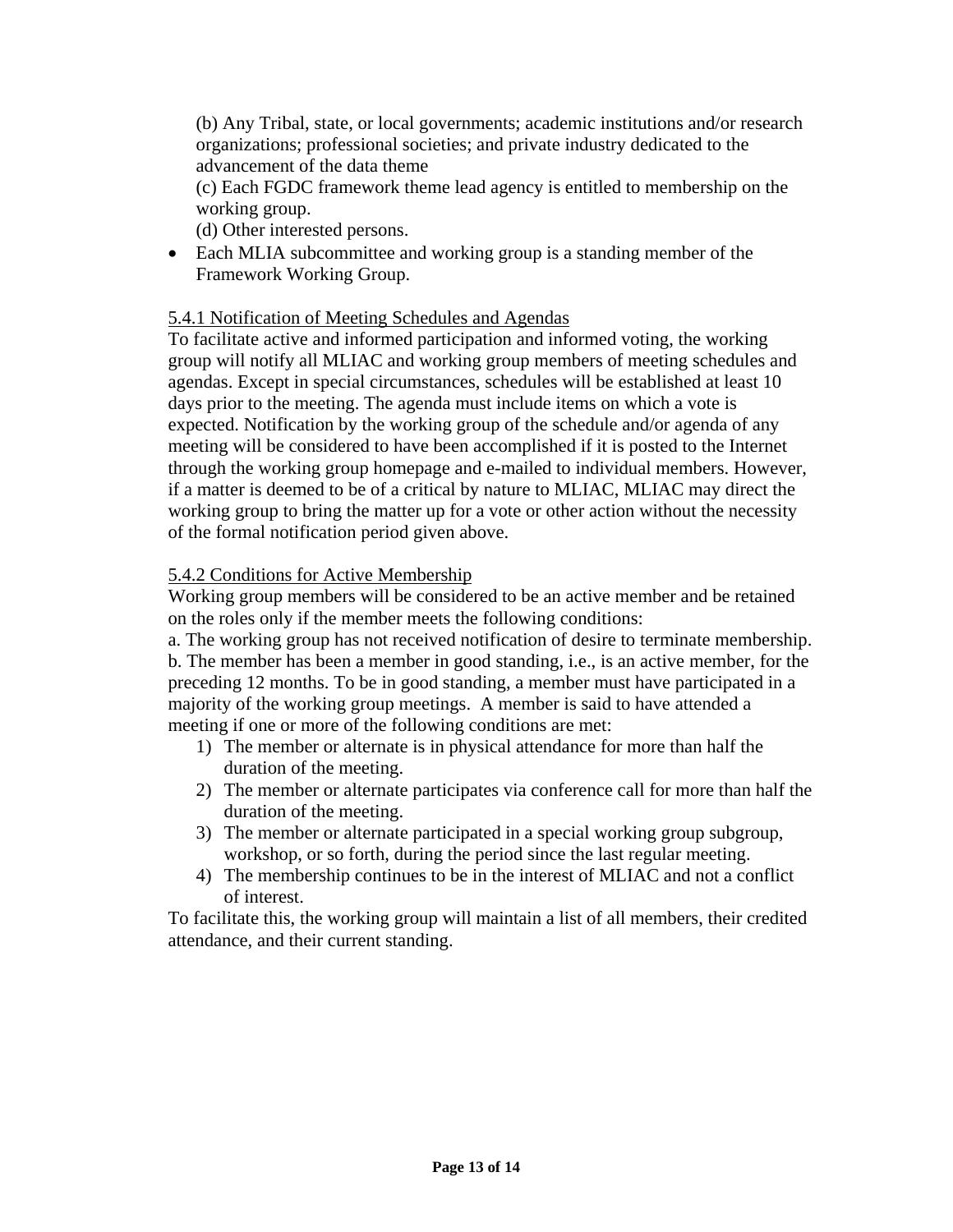#### **SECTION 6: Performance Goals**

This section provides an initial list of performance goals for MSDI Theme Stewardship. The status of goals and the list of goals will be reviewed annually by the council.

• A list of MSDI Themes has been approved by council and forwarded to the department. Council members understand the relationship between an approved MSDI theme and the purpose of the MLIA.

• Theme stewards have been identified, recognized by council, and forwarded to the department for approval.

• A unified web presence for MSDI Theme Stewardship has been established by the department

• Council members can efficiently and effectively assess the status of MSDI Theme Stewardship prior to each council meeting including coordination, collection, maintenance, and dissemination.

• Entities outside of the council and department are informed of MSDI activities supported by the council.

• MSDI theme stewards and working groups have an appropriate communication structure to advance their respective theme. This includes internal communication, communication with other MSDI theme stewards, communication with the department, and communication with the council.

• The department has established distribution protocols and performance goals for theme metadata and content.

- Consumers of MSDI themes can locate and consume theme content and metadata for their business needs.
- An annual plan has been written which describes an acquisition and maintenance strategy tied to sustainable funding for each MSDI theme.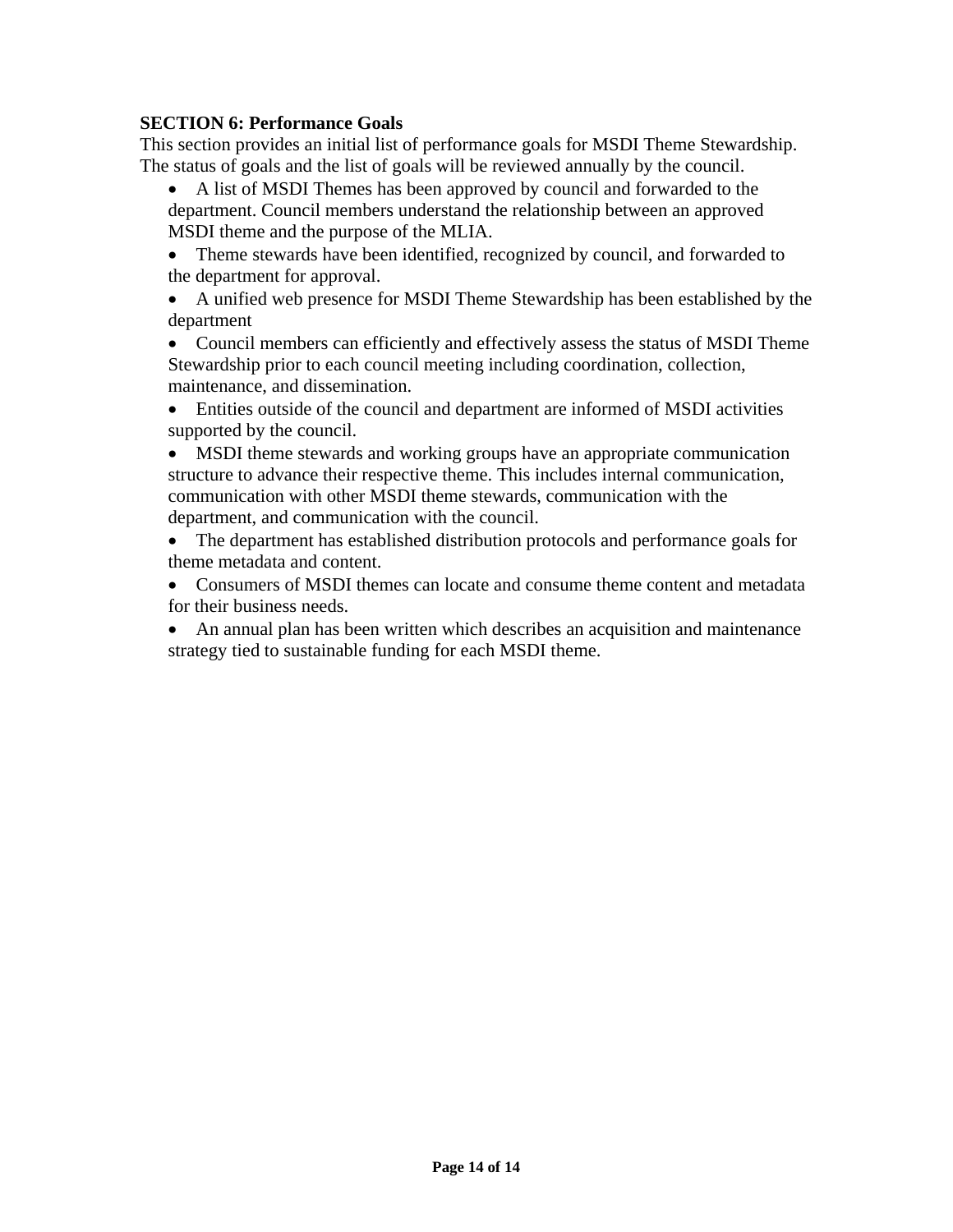#### **May 2, 2006 Comments Received on Previous Draft (4/17/2006) and Resolution on Comments:**

**COMMENT:** Line 118. Theme Champions should be changed to Theme Stewards to reflect how this position is described in the document. I would also add the definition of "Theme Steward Lead" to reflect the actual person that leads the team.

**RESOLUTION:** Agreed. Changed and add definition of "Theme Lead"

**COMMENT:** Lines 195-200 say that MGIC, the GIS Coordinator position, and the GIS Bureau in the Department of Administration were created by legislation. MGIC was created by executive order, not by legislation. The latest version of the executive order (http://itsd.mt.gov/policy/councils/mgic/exord21.pdf) and the Montana Land Information Act (http://data.opi.state.mt.us/bills/2005/billhtml/SB0098.htm) do not create any positions or bureaus in the Department of Administration.

**RESOLUTION:** Agreed and removed the second sentence in this paragraph with this reference.

**COMMENT:** Lines 210-211 Should read "Responsibilities for developing and maintaining the MSDI and a state clearinghouse are clearly assigned by the statewide coordinating authority" to more closely follow the intent of the NSGIC criteria.

**RESOLUTION:** Agreed. Revised sentence by adding "and a state clearinghouse" to reflect the change noted in the comment above.

**COMMENT:** Line 217 Should read "Stewards have a formal relationship with the department's geographic information coordinator and the state clearinghouse" recognizing the two roles as separate, which is consistent with NSGIC criteria #5 and the NSGIC Strategic Plan Template.

**RESOLUTION:** Agreed. Revised sentence by adding "and the state clearinghouse" to reflect the change noted in the comment above.

**COMMENT:** Line 247-251. Section 5.1 Montana Land Information Advisory Council #4 annual review - will the entire council do an annual review of the status of MSDI? If so, I would recommend putting a deadline or target date for that review (ie: by the December meeting of each year).

**DISCUSSION:** The timeframe is covered in the Rules document and probably should be referenced. All themes are reviewed and reported on by August 1st of each year (Aug 1, 2006) and open to 30 days of public comment. A final annual assessment\plan is formulated by the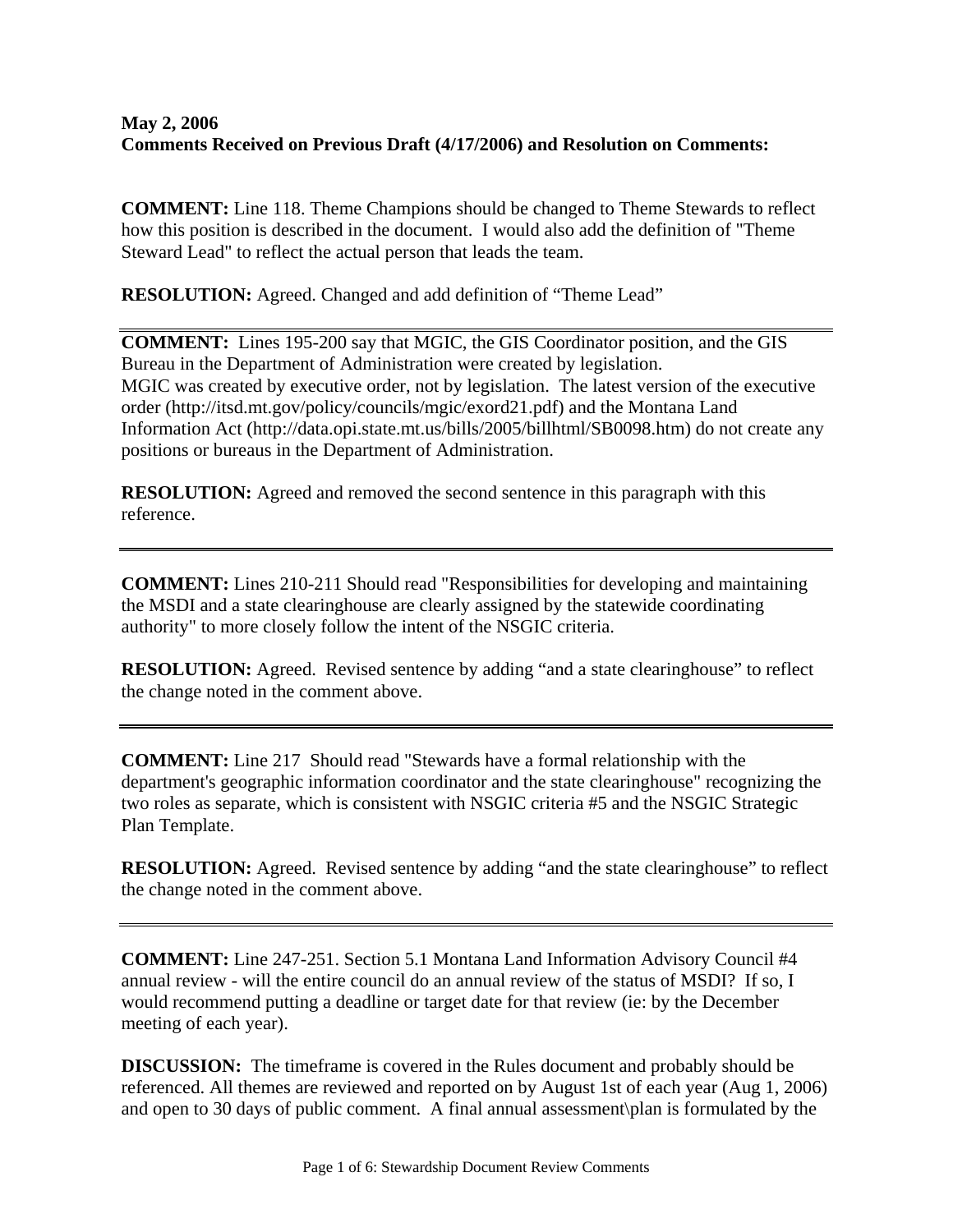Council and complete by November 1 of each year. When the Rules document was being developed I very much felt that it was the responsibility of the Department to provide the Council with a status report on ALL themes. I certainly think we can propose that the Council's annual Land Information Plan include such a status report as one component of the plan.

**RESOLUTION:** The following change in the language was made relative to Rule IV: Annual Land Information Plan of Administrative Rules adopted under the Montana Land Information Act.

Old language: The council with the assistance of the department will regularly monitor and annually review the status of MSDI.

New language: The council with the assistance of the department will regularly monitor and annually review the status of MSDI by November 1 of each year in concert with Rule IV: Annual Land Information Plan of Administrative Rules adopted under the Montana Land Information Act.

**COMMENT:** Lines 286-287 say that "The department will administer the establishment of consistent data access and distribution protocols for all MSDI themes." These are responsibilities of a State Clearinghouse which is a separate role than that of the GIS Coordinator or the GIS Coordinating authority. Consistent with both NSGIC criteria #5 and the NSGIC Strategic Plan template, data access and distribution responsibilities do not automatically fall to the department but are formally assigned to a State Clearinghouse recognized or established by the council.

**DISCUSSION:** The MLIAC precedent available on this issue is The NSDI Partnership Agreement. The NSDI Partnership Agreement "clearly defines the state authority for coordination of geospatial information technologies as the Montana Department of Administration." The NSDI Partnership Agreement "recognizes that a clearinghouse component of the NSDI has been established for the distribution and access of geospatial data and information. Within the State of Montana the clearinghouse component will be the Montana State Library, Natural Resource Information System (NRIS). NRIS is recognized as the primary clearinghouse for the state. However data access and distribution is not limited to NRIS alone and other federal, state, local and tribal governments, academia, and the private sector may catalog and distribute data as needed or required." My interpretation is that the department is the overall coordinating authority for all MSDI themes has a data access and distribution role if they chose so in the fact that data access and distribution "is not limited to NRIS alone". There is also a responsibility by the State Clearinghouse for "the distribution and access of geospatial data and information."

**RESOLUTION:** To recognize both roles and responsibilities:

Old language: "The department will administer the establishment of consistent data access and distribution protocols for all MSDI themes."

New language: "The department will establish consistent data access and distribution protocols for all MSDI themes and coordinate distribution and access with the state clearinghouse."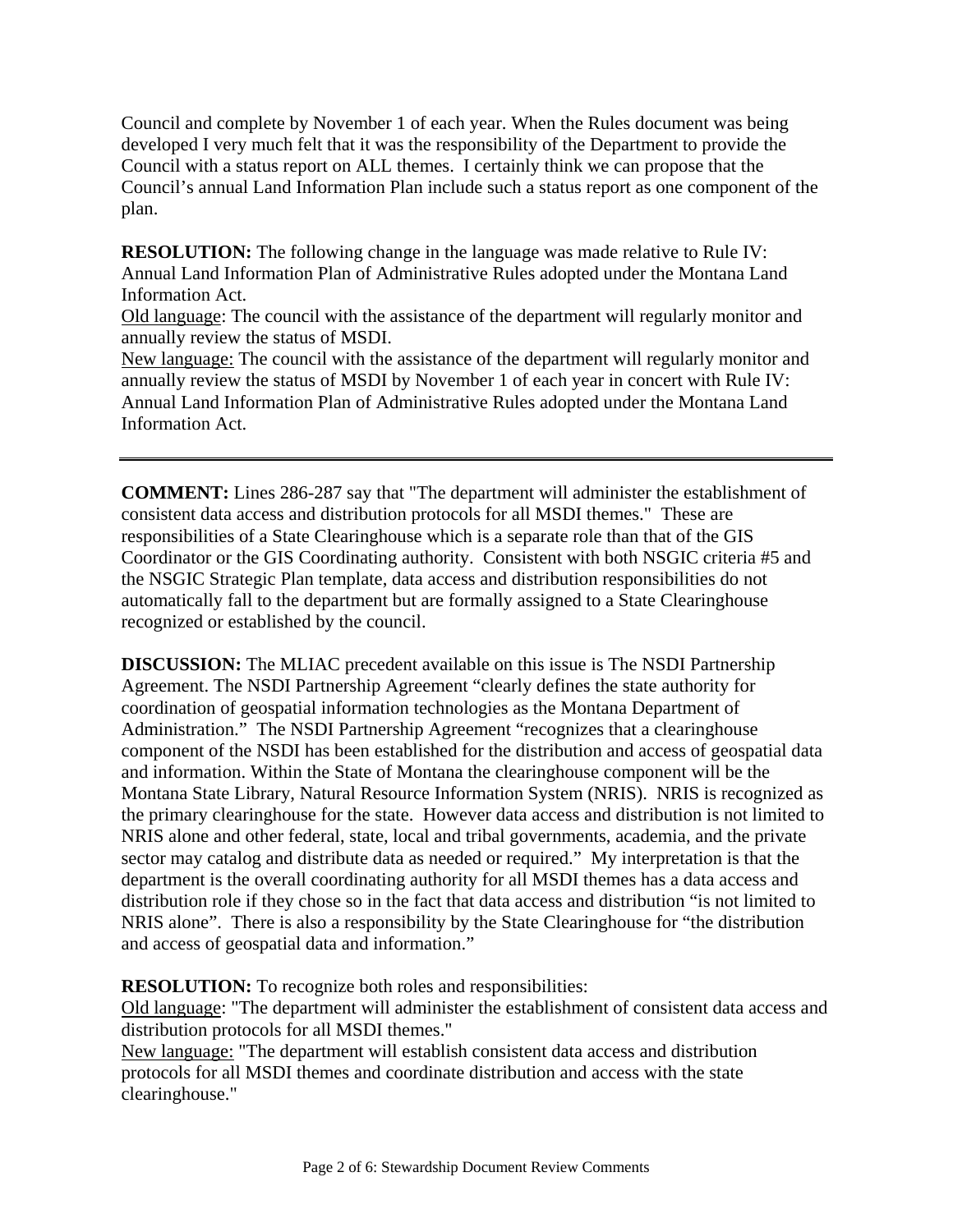**COMMENT:** Lines 288-310. 5.2 Department of Administration #3. Will the information for the themes be posted on the MLIAC webpage?

**DISCUSSION:** Good question. One would assume there would definitely be a link to the stewardship page from the MLIAC webpage. The stewardship document definitely implies that it is the Department of Administration who has oversight on organizing this information. One would assume that they would take a centralized approach (central web page presence). Since the primary intent of Section 5.2 is to support the activities of the Council by providing a concise presentation of information pertinent to the stewardship of MSDI themes.

**RESOLUTION:** No change warranted in text warranted, but it is also noted that it is in the best interest of the Council to accept ownership or oversight of the data theme website.

**COMMENT:** Lines 311-314 say, among other things, that the department will assist stewards with dissemination and preservation of the data. These are, again, responsibilities for a state Clearinghouse formally recognized or established by the Council. These responsibilities do not automatically fall to the department.

**DISCUSSION:** The MLIAC precedent available on this issue is The NSDI Partnership Agreement. The NSDI Partnership Agreement "clearly defines the state authority for coordination of geospatial information technologies as the Montana Department of Administration." The NSDI Partnership Agreement "recognizes that a clearinghouse component of the NSDI has been established for the distribution and access of geospatial data and information. Within the State of Montana the clearinghouse component will be the Montana State Library, Natural Resource Information System (NRIS). NRIS is recognized as the primary clearinghouse for the state. However data access and distribution is not limited to NRIS alone and other federal, state, local and tribal governments, academia, and the private sector may catalog and distribute data as needed or required." My interpretation is that the department is the overall coordinating authority for all MSDI themes and the entity responsible for ensuring the viability of these efforts by assisting stewards on all aspects. We also need to recognize the role of the state clearinghouse in accomplishing that objective. The state coordinating authority, the state clearinghouse, and the council all have a role here.

#### **RESOLUTION:** To recognize both roles and responsibilities:

Old language: The department in concert with the council will assist stewards in the coordination, collection, maintenance, dissemination, and preservation of spatial information such that the resulting data, information, or products can be readily shared and promote data integration between all sources.

New language: The department in concert with the council and the state clearinghouse will assist stewards in the coordination, collection, maintenance, dissemination, and preservation of spatial information such that the resulting data, information, or products can be readily shared and promote data integration between all sources.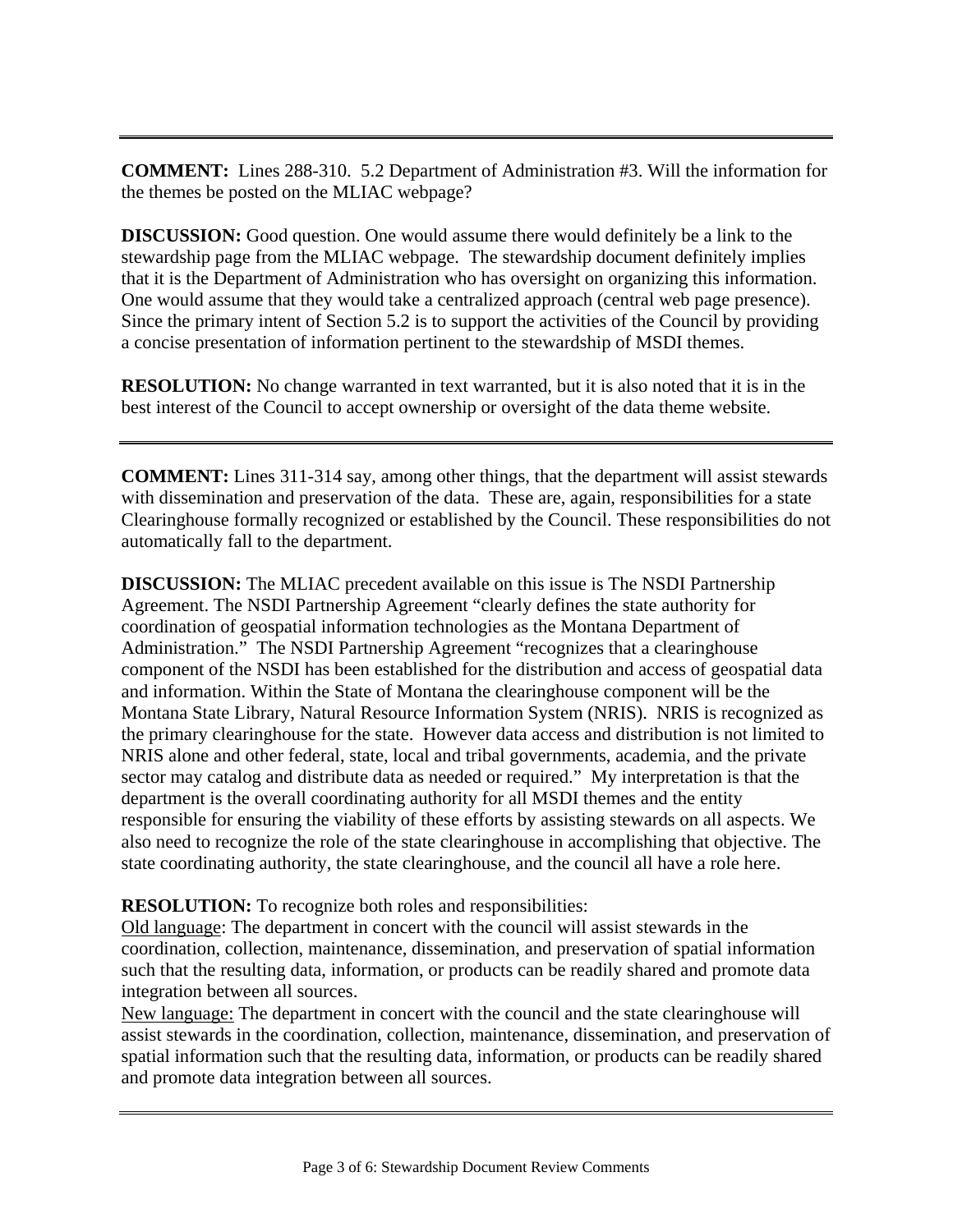**COMMENT:** Lines 338-340 replace "the department" with "the State Clearinghouse".

**DISCUSSION:** The full text of this bullet is "collaborate with the department to provide updates to the theme website in a consistent and complete manner using the guidelines listed under the department responsibilities for development and maintenance of a data theme website." Bullet 3 under 5.2 Department of Administration clearly identifies the "theme" website' as a department responsibility. The purpose of the theme website is to support the activities of the Council by providing a concise presentation of information pertinent to the stewardship of MSDI themes. The same information may be referenced or appear on other web sites. For themes that are advanced and produce a product, this information would appear in the metadata and be posted on the state clearinghouse.

**RESOLUTION:** No change warranted.

**COMMENT:** Lines 396-397 say that the theme stewards will distribute the data. It should say that they will "distribute the data and/or make sure that the data is distributed via the State Clearinghouse." They may not have the capacity or desire to distribute it themselves.

**DISCUSSION:** The full text of this bullet is "distribute the data theme and support its distribution through GOS or other portals and clearinghouses recognized by council." The current text is more active since the data theme steward is not provided the opportunity to abdicate its distribution responsibilities (as in, "use it if you want it", must be proactive). A steward may very well solicit the assistance of others, including the state clearinghouse, in meeting its distribution requirements. The current clause also recognizes that the steward has a responsibility to support distribution through other avenues recognized by the council. The council through the NSDI Partnership Agreement has already recognized the state clearinghouse.

**RESOLUTION:** No change warranted.

**COMMENT:** Lines 266-267. #9 local and state conferences - will certain designated council members represent the activities of MSDI at local and state conferences?

**DISCUSSION:** Good question. In the past it has been whoever is available and who is best suited to the content of a particular conference. For the most part the state GIS coordinator has done this, but Council members need to be more active in engaging other organizations on the work of the Council. Although it does not change the stewardship document, it's a good question to bring to the Council as to how we will be officially represented and through what process. Perhaps this needs to be added to our operating procedures.

**RESOLUTION:** No change warranted.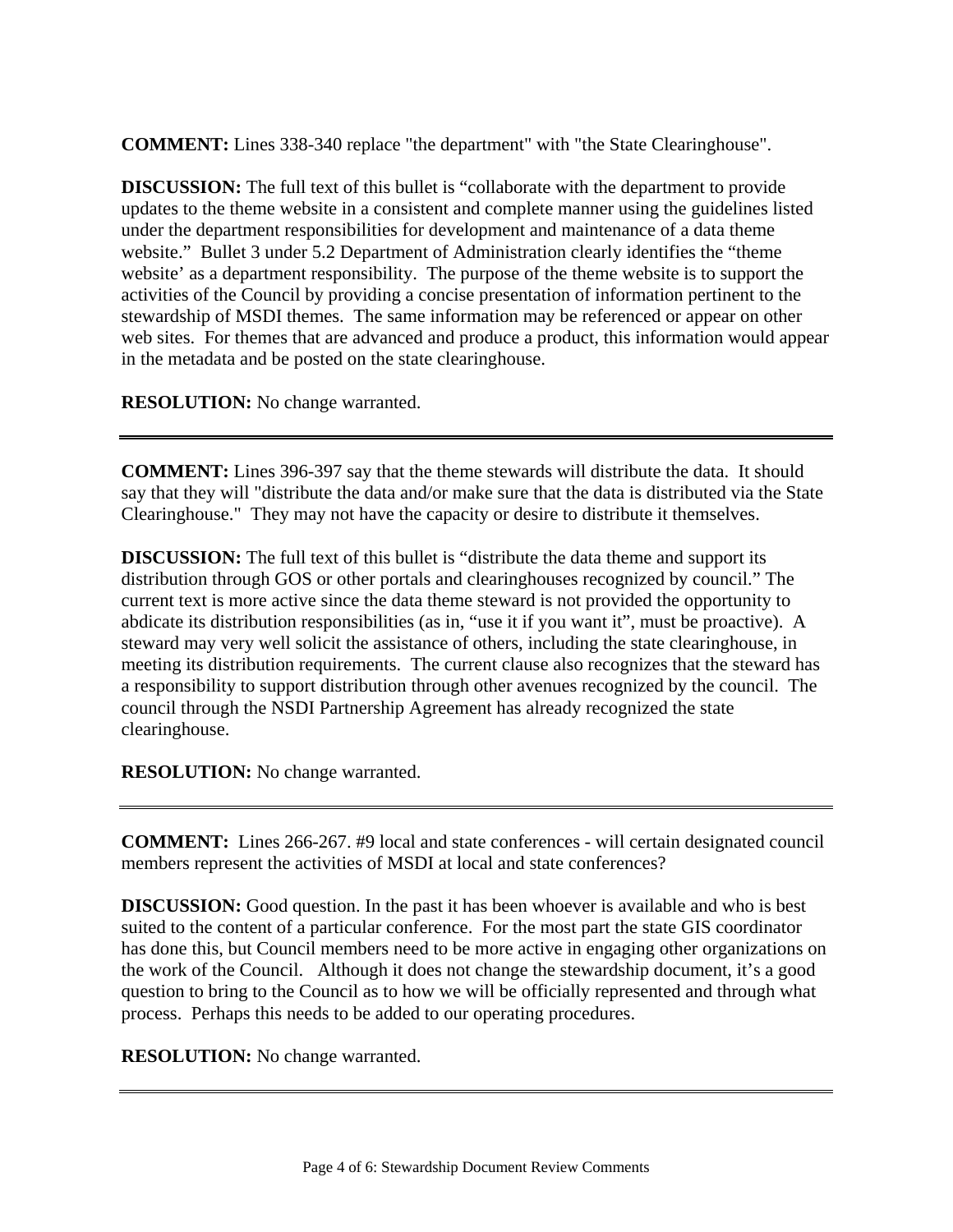**COMMENT:** Line 335: change "theme steward" to theme lead

**RESOLUTION:** Agreed. Change made.

**COMMENT:** Line 351: Change "Theme Chair" to "Theme Lead"

**RESOLUTION:** Agreed. Change made.

**COMMENT:** Lines 424-434. 5.4.1 Notification of Meeting Schedules and Agendas. What criteria will the MLIAC use to deem a matter "of a critical nature to MLIAC", and how will the council direct the working group to bring the matter up for a vote without formal notification? Can that be done by your subcommittee, or by e-mail, or would it need to be done at a regular MLIAC meeting?

**DISCUSSION:** The full text of this section is "However, if a matter is deemed to be of a critical by nature to MLIAC, MLIAC may direct the working group to bring the matter up for a vote or other action without the necessity of the formal notification period given above." The invoking of this clause would be extremely rare, but per the Council's operating procedures the Council would initiate notification through a formal action of the Council. That is, the Council would determine (by vote) that formal notification is required and ask that staff make that notification to the appropriate working group chair or theme steward. For working groups, the notification to the Council comes through the Council's issue-oriented proposal process. The issue-oriented proposal format is a two-page structured document that presents the issue to be considered. Since the Council is operating now under legislative authority, it must follow public meeting notification procedures.

**RESOLUTION:** No change warranted in text warranted, and noted that it assumed that the proper procedures are in place.

**COMMENT:** Lines 456-467. Section 6 - Performance Goals: Is there a timeline for the performance goals? Have any of the performance goals been met already?

**DISCUSSION:** The Council develops and annual plan, but performance goals will be both short-term (within the fiscal year) and long-term (multi-year). It would be prudent for the Council to review these performance measures and their status annually.

**RESOLUTION:** To recognize the responsibility of the council in these performance measures, the following change in the language was made:

Old language: This section provides an initial list of performance goals for MSDI Theme Stewardship.

New language: This section provides an initial list of performance goals for MSDI Theme Stewardship. The status of goals and the list of goals will be reviewed annually by the council.